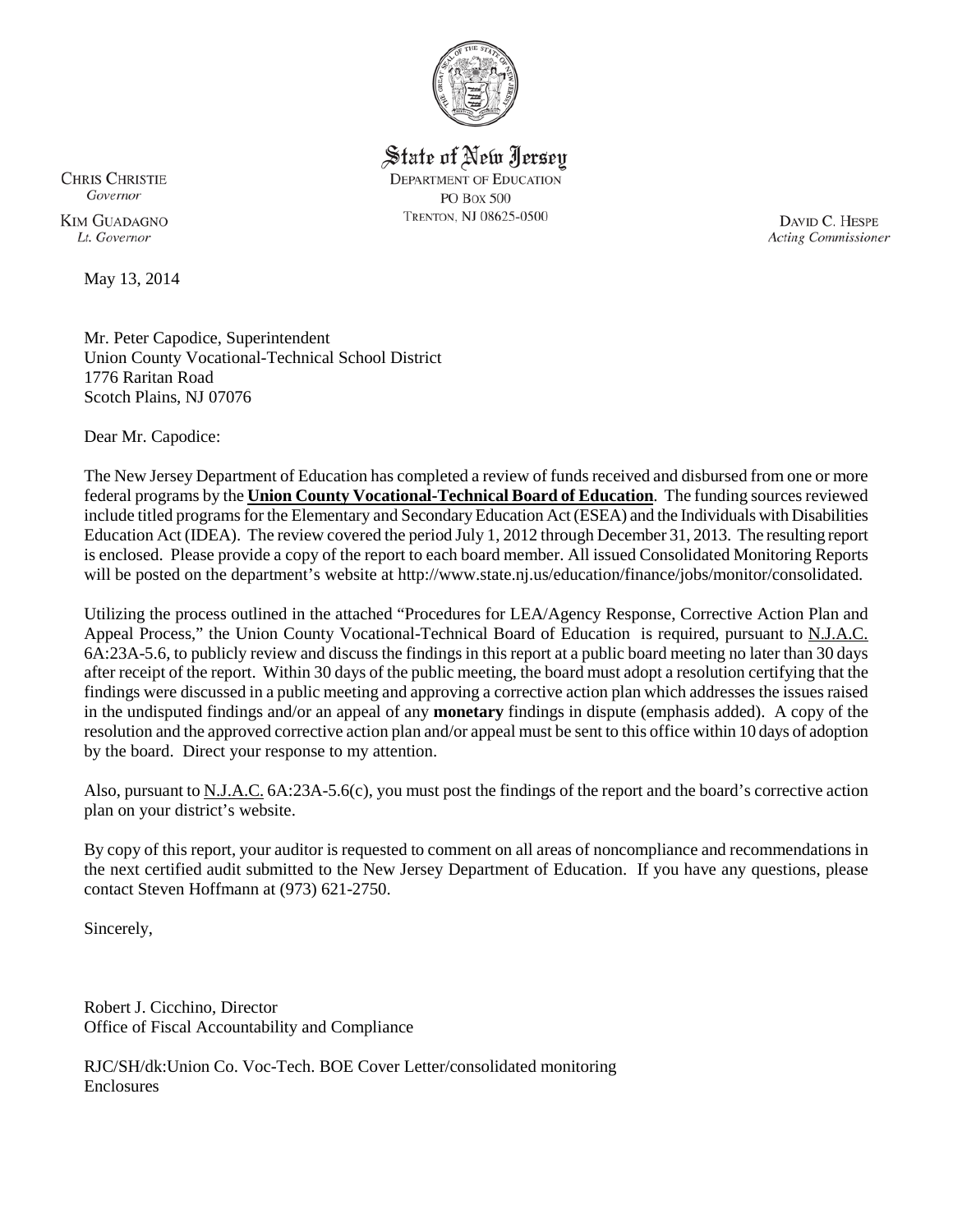# Distribution List

David C. Hespe David Corso Robert Bumpus Susan Martz Michael Yaple Karen Campbell Peggy McDonald Kimberly Murray Steven Hoffmann Kathleen Serafino Stephen M. Eells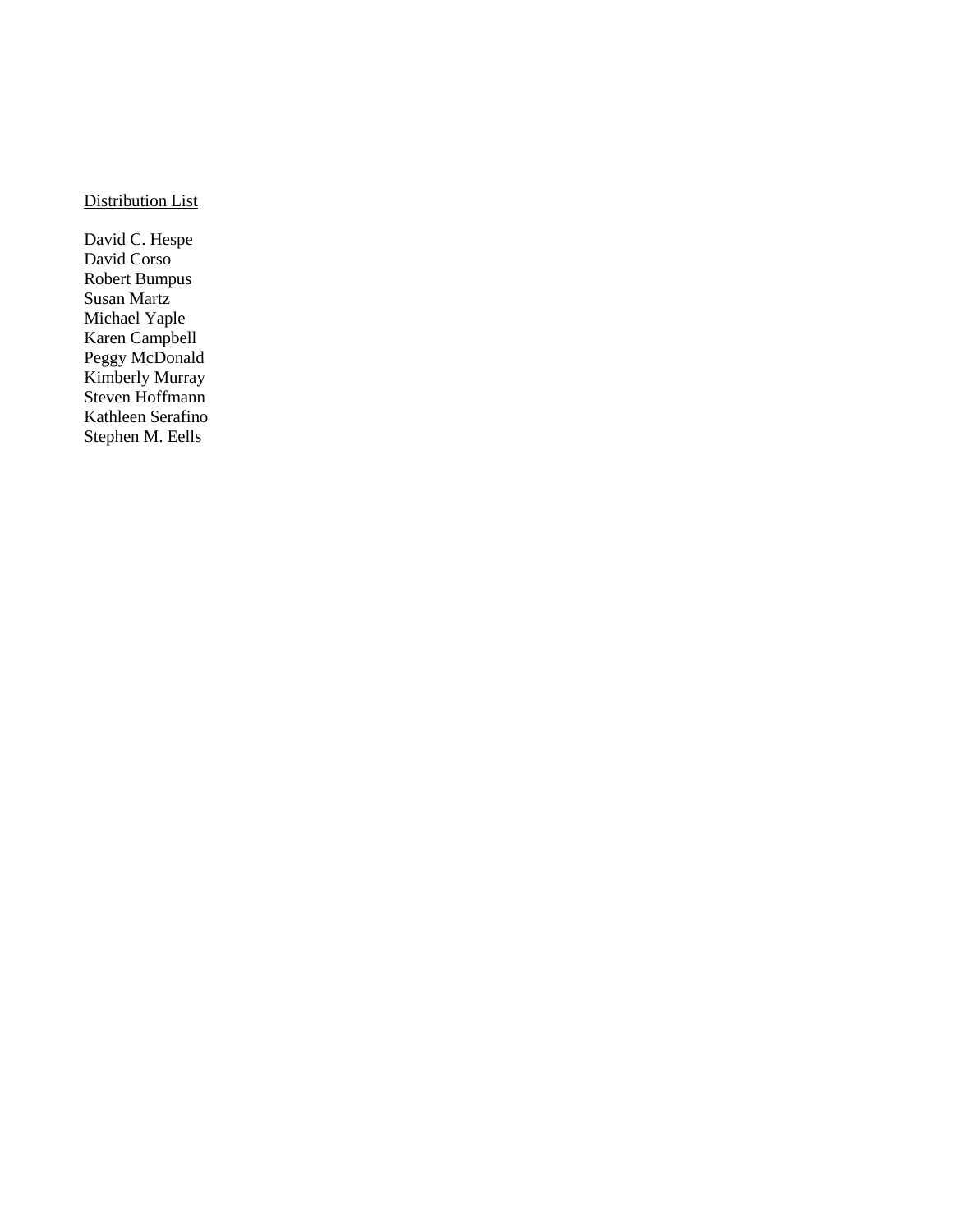### **STATE OF NEW JERSEY DEPARTMENT OF EDUCATION PO BOX 500 TRENTON, NJ 08625-0500**

## **UNION COUNTY VOCATIONAL-TECHNICAL SCHOOLS** 1776 RARITAN ROAD SCOTCH PLAINS, NJ 07076 PHONE: (908) 889-8288



# CONSOLIDATED MONITORING REPORT MAY 2014

**County**: Union **Case #:** CM-054-13

District: Union County Vocational-Technical Schools **Dates On-Site:** February 4 and 6, 2014

### **FUNDING SOURCES**

Program Funding Award

| Title I           |                    | 132,421 |
|-------------------|--------------------|---------|
| <b>IDEA Basic</b> |                    | 207,364 |
| Title IIA         |                    | 11,137  |
|                   | <b>Total Funds</b> | 350,922 |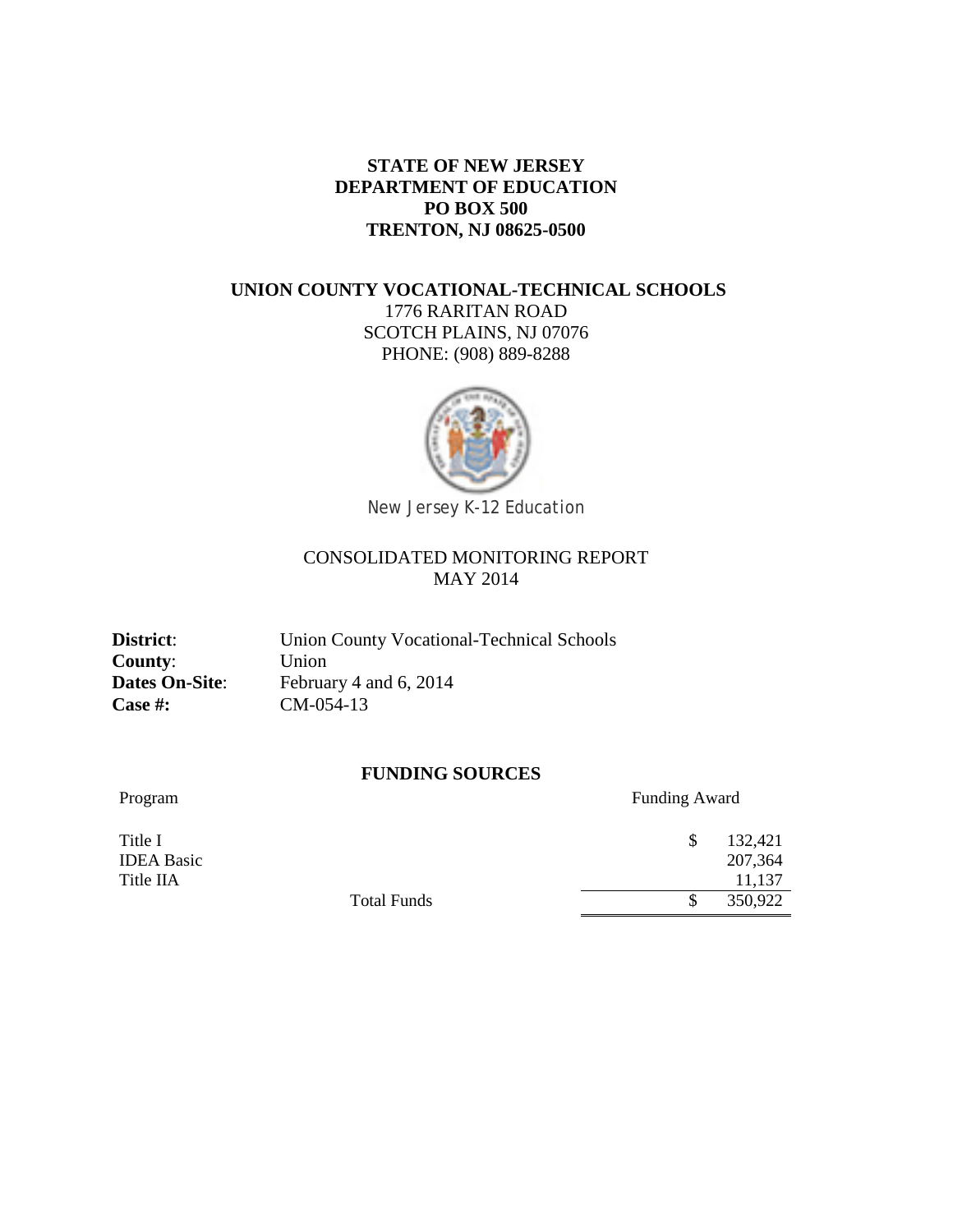## **BACKGROUND**

The Elementary & Secondary Education Act (ESEA) and the Individuals with Disabilities Act (IDEA) and other federal laws require local education agencies (LEAs) to provide programs and services to their districts based on the requirements specified in each of the authorizing statutes (ESEA and IDEA). The laws further require that state education agencies such as the New Jersey Department of Education (NJDOE) monitor the implementation of federal programs by sub recipients and determine whether the funds are being used by the district for their intended purpose and achieving the overall objectives of the funding initiatives.

### **INTRODUCTION**

The NJDOE visited the Union County Vocational-Technical Schools to monitor the district's use of federal funds and the related program plans, where applicable, to determine whether the district's programs are meeting the intended purposes and objectives, as specified in the current year applications and authorizing statutes and to determine whether the funds were spent in accordance with the program requirements, federal and state laws, and applicable regulations. The on-site visit included staff interviews and documentation reviews related to the requirements of the following programs: Title I, Part A (Title I); Title II, Part A (Title II) and IDEA Basic for the period July 1, 2012 through December 31, 2013.

The scope of work performed included the review of documentation including grant applications, program plans and needs assessments, grant awards, annual audits, board minutes, payroll records, accounting records, purchase orders, a review of student records, classroom visitations and interviews with instructional staff to verify implementation of Individualized Education Programs (IEP), a review of student class and related service schedules, interviews of child study team members and speech-language specialists and an interview of the program administrator regarding the IDEA grant, as well as current district policies and procedures. The monitoring team members also conducted interviews with district personnel, reviewed the supporting documentation for a sample of expenditures and conducted internal control reviews.

## **EXPENDITURES REVIEWED**

The grants reviewed included Title I, Title II and IDEA Basic from July 1, 2012 through December 31, 2013. A sampling of purchase orders and/or salaries was taken from each program reviewed.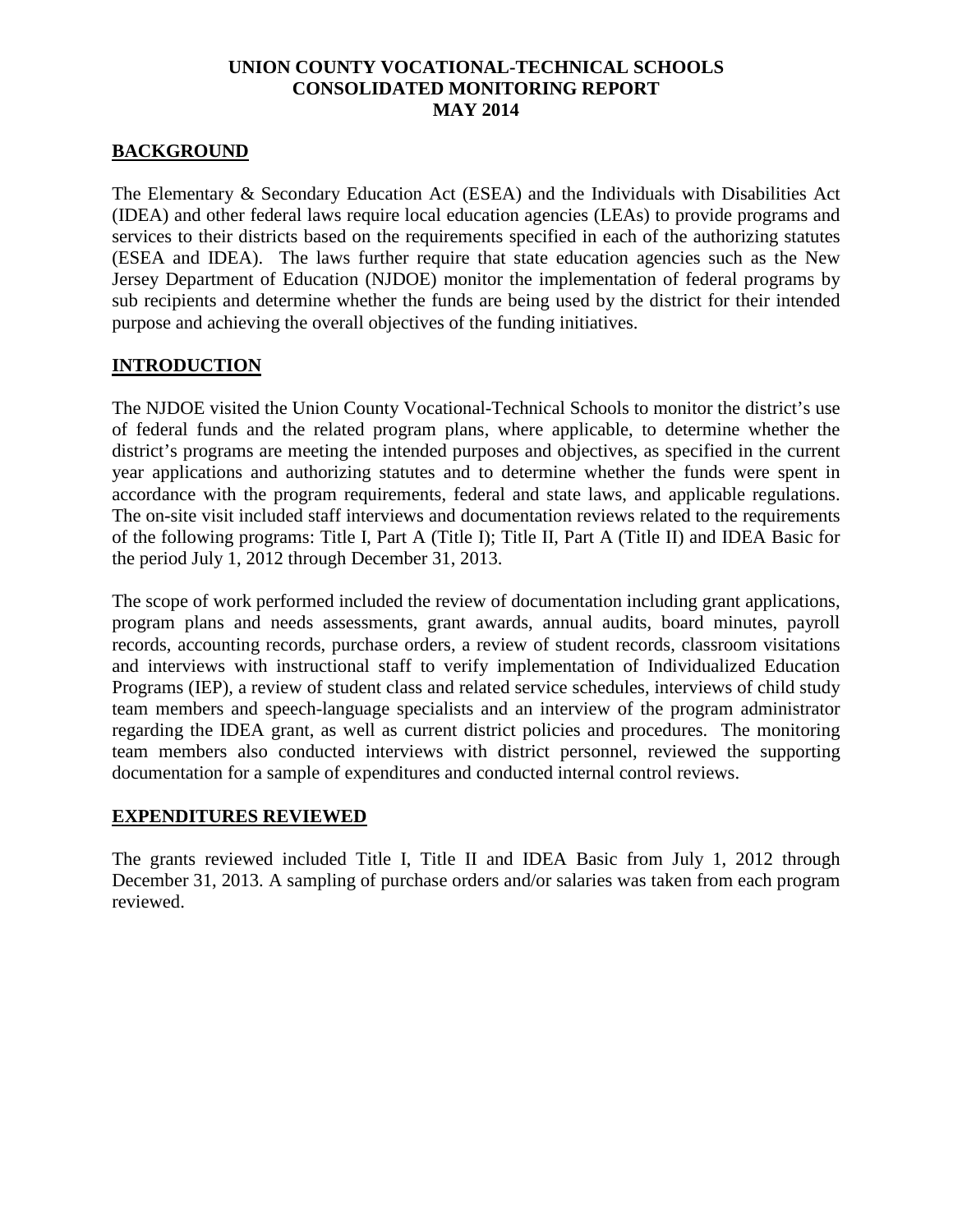#### **GENERAL DISTRICT OVERVIEW OF USES OF TITLE I AND IDEA FUNDS**

#### **Title I Projects**

The district expended Title I funds to enhance and improve student academic mathematics and science skills. Funds were used to prepare the share time students who come from 21 local school districts in Union County to be better prepared for mathematics and science assessments.

### **IDEA Projects**

The district utilized FY 2013 IDEA funds to support instructional staff and supplies. In addition, funds were expended for two independent consultants, as well as contracted services with Union County Educational Services Commission.

### **DETAILED FINDINGS AND RECOMMENDATIONS**

### **Title I**

**Finding 1:** The district does not have supporting documents to verify the activity of Title I teachers as required by federal law. The documentation must reflect what the staff is doing, when and where and must match their funded percentage. Since staff were split funded with Title I and state/local funding, the time and activity documentation is required to be on a monthly basis instead of semi-annual basis. This documentation is necessary to verify that funded staff are actually performing allowable grant activities.

**Citation:** OMB Circular A-87, Attachment B, Section 8(h): *Cost Principles for State, Local and Indian Tribal Governments* (*Compensation for personal services).* 

**Required Action:** The district must revise the time and activity of staff charged to the grant to reflect monthly submission and the aforementioned information. The district must submit a list of FY 2013-2014 Title I funded staff, salaries, funding percentages and monthly time sheets to the NJDOE for review.

**Finding 2:** The district did not provide evidence of convening the annual Title I parent meetings. Not conducting an annual meeting to explain the Title I legislation and the district's Title I programs does not allow parents of identified Title I students to be informed and vested in the Title I process.

**Citation:** ESEA §1118(c)(1): *Parental Involvement (Policy Involvement)*.

**Required Action:** The district must convene its FY 2014-2015 annual Title I meeting for the parents/guardians in the beginning of the year no later than mid-October. Evidence of these meetings which include invitational letter/flyer, agenda, meeting minutes, and sign in sheets must be obtained and copies provided to the NJDOE.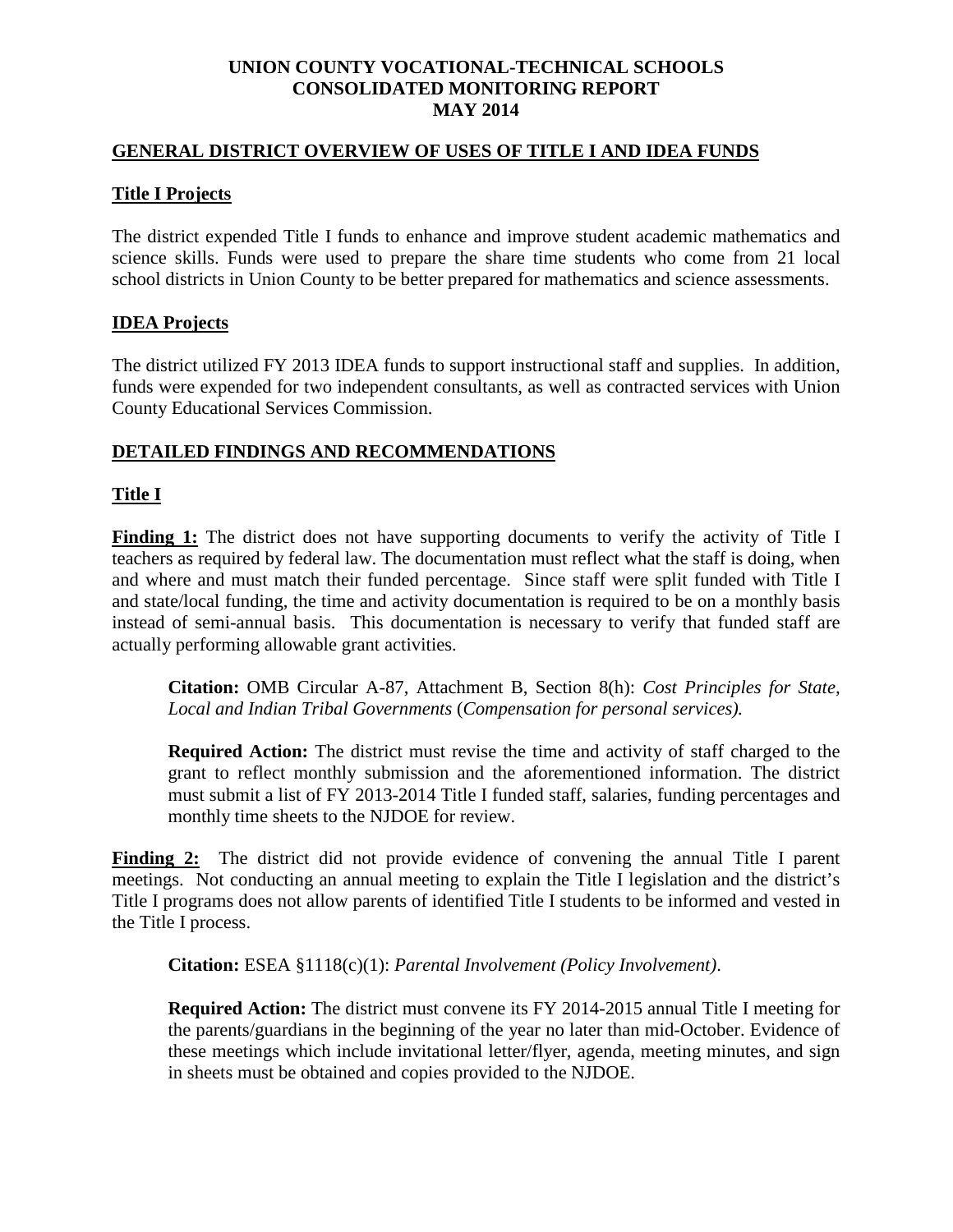**Finding 3:** The district does not have a parental involvement program that reflects the requirements of Title I. There is no evidence the district's parental involvement policy and school-parent compact were developed in conjunction with parents. The involvement of parents and other stakeholders in the development process allows the unique needs of the Title I schools and parents of Title I students to be articulated.

**Citation:** ESEA §1118: *Parental Involvement.*

**Required Action:** The district must include the associated stakeholder groups in the development of the district's parental involvement policy and the school-parent compact. The district must provide evidence of the inclusion of parents and associated stakeholders in the development of the FY 2014-2015 parental involvement policy and the schoolparent compact to the NJDOE for review.

**Finding 4:** The district's web page did not include Title I information such as the parental involvement policy and the FY 2013-2014 school-parent compact.

**Citation:** ESEA §1111(h)(2)(E): *Public Dissemination.*

**Required Action:** The district must update the website to reflect current versions of the parental involvement policy and the school-parent compact. The district must send the link to its revised web page to the NJDOE for review.

**Finding 5:** The district did not provide evidence that the Title I eligibility participation letter informing the Title I parents of the multiple measures, including both entrance and exit criteria, and remediation activities was sent to parents of Title I eligible students. Without this information, parents are unable to understand the reasons for their child being selected to participate in the Title I program, and what is needed for their child to exit the program.

**Citation:** ESEA §1115: *Targeted Assistance Program;* ESEA §1118(c): *Parental Involvement (Policy Involvement).* 

**Required Actions:** In its Title I participation letter, the district must include the multiple measures used to identify the students, as well as clearly defined exit criteria. The district must provide a copy of its revised FY 2013-2014 Title I participation letter to the NJDOE for review.

**Finding 6:** The district did not provide evidence that multiple measures were applied to determine which students were eligible to receive Title I services. As such, the monitors were unable to determine if the district is actually using multiple measures to identify its lowest performing students and that all students receiving services actually met the eligibility criteria.

**Citation:** ESEA §1115: *Targeted Assistance Programs.*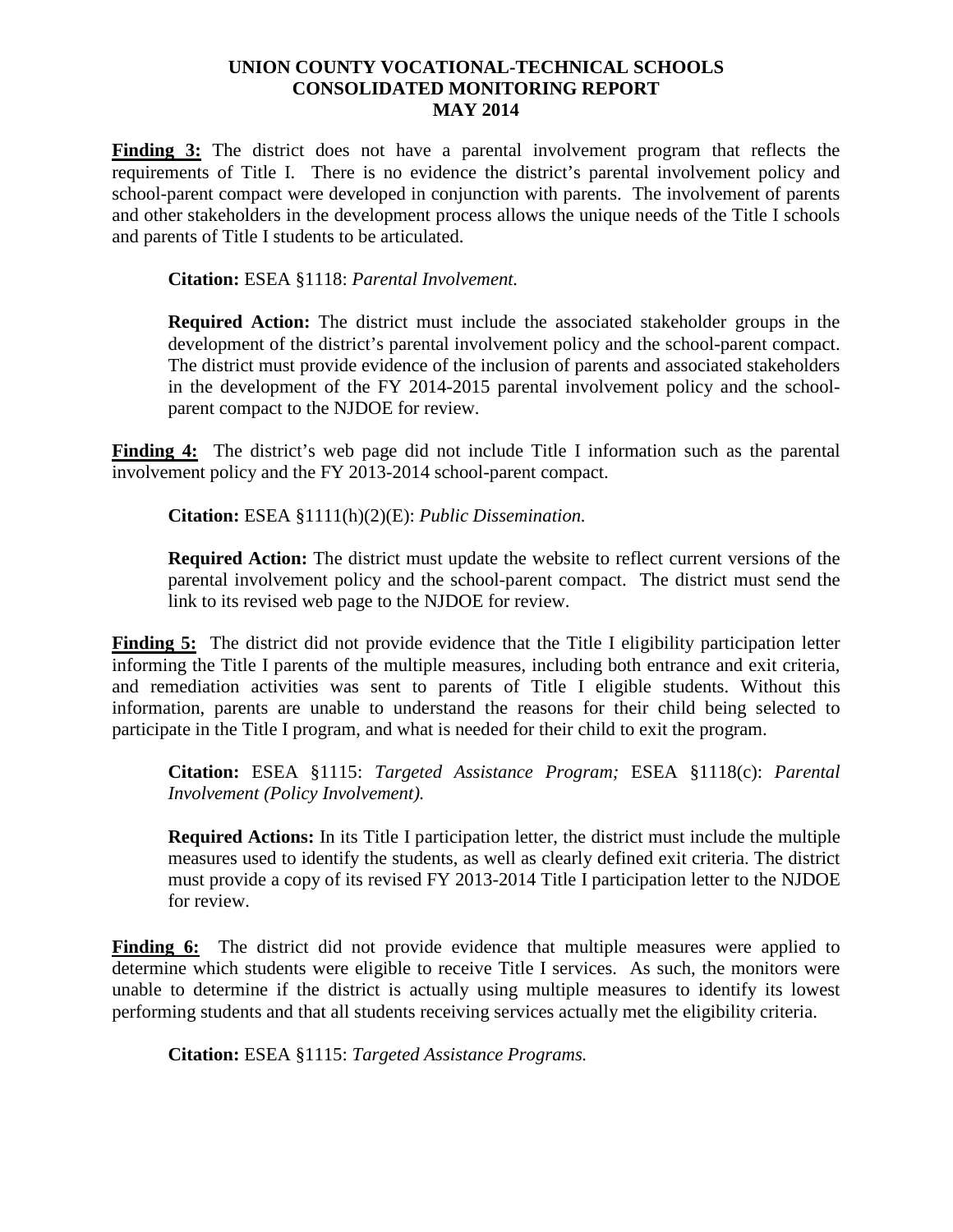**Required Action:** The district must establish a tracking mechanism for proper Title I student identification. This mechanism must include documentation of which criteria were applied and how the student either met or did not meet the criteria.

**Finding 7:** The district used its FY 2013-2014 Title I funds to pay for ServSafe Instructor toolkit and ServSafe course book. This expenditure was for a state mandated activity and as such, supplants state/local funds.

**Citation:** ESEA §1120A(b): *Fiscal Requirements (Federal Funds to Supplement, Not Supplant, Non-Federal Funds).* 

**Required Action:** The district must reappropriate Title I, Part A funds earmarked for this expenditure and pay for the ServSafe Instructor toolkit and ServSafe course book with state/local funds. The district must send documentation of the adjusting journal entry to the NJDOE for review.

## **Title II**

**Finding 8:** During the summer of the FY 2012-2013, the district paid 40 hours per teacher in salaries for new hires to attend a "New Teacher Training" from July 15, 2013 – July 25, 2013, 8:00 a.m. – 1:00 p.m. A review of the professional development plan and other documentation of district-based activities verify that the activities are programmatically in accordance with the approved application. However, a summer program for "New Teacher Training" is a district responsibility. State and local funds must be used for all activities that are a district responsibility. A district is responsible for all school operating requirements under state and local laws or policy. This includes, but is not limited to: Training and mentoring new teachers.

**Citation:** NCLB §2123: *Supplement Not Supplant.* 

**Required Action:** The district must cease from engaging in this practice and not fund this training in FY 2013-2014 with Title IIA funds.

## **IDEA (Special Education)**

**Finding 9**: In the 2012-2013 grant year, the district did not enter into contracts with all agencies or independent consultants that provide services directly to students. In addition, when the district did enter into a contract with an agency or consultant, the contract did not include all required components.

**Citation**: EDGAR, PART 80*—Uniform Administrative Requirements for Grants and Cooperative Agreements to State and Local Governments,* Section 20, Standards for financial management systems.

**Required Action**: The district must enter into a contract with all agencies or consultants providing services to students. Contracts must include a per-service or hourly rate and a not to exceed amount. All contracts must be presented before the board for approval.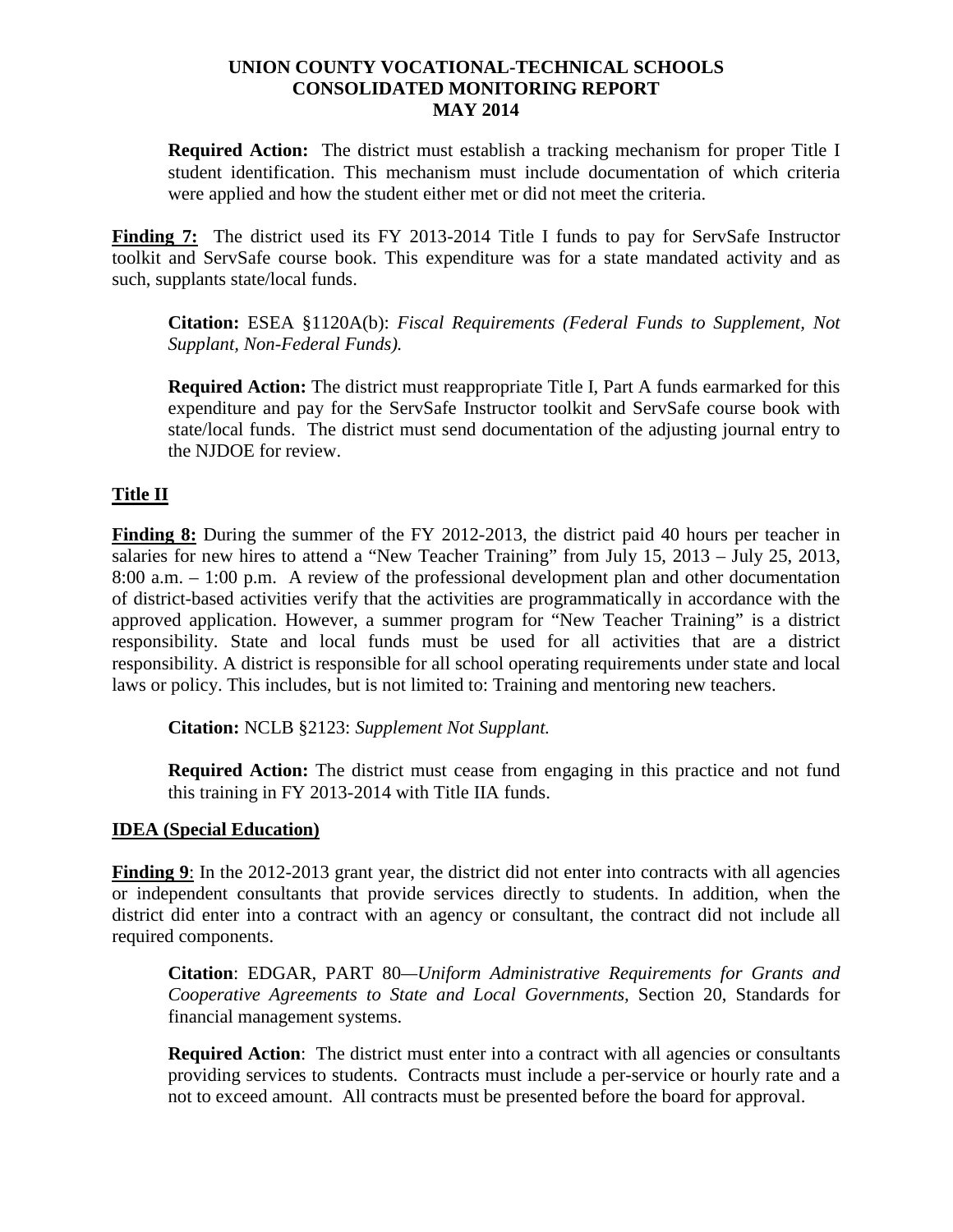Finding 10: The district does not retain child study team members who are employees of a district board of education. Primary child study team services are provided by contracted independent consultants with their work supplemented by a learning disabilities teacher consultant and school psychologist contracted through the Union County Educational Services Commission.

**Citation:** N.J.A.C. 6A:14-3.1(b) and 5.1(a)1, 2 and 3.

**Required Action:** The district must ensure that it employs or contracts with child study members in accordance with the citation listed above. A monitor from the NJDOE will conduct an on-site visit to interview staff and review documentation that demonstrates inclusion of a learning disabilities teacher consultant and a school psychologist on the child study team.

Finding 11: The district did not consistently provide parents of students referred and/or eligible for special education and related services notice of a meeting for identification, initial eligibility/IEP, reevaluation planning and determination of continued eligibility/IEP team meetings.

**Citation:** N.J.A.C. 6A:14-2.3(k) 3,5; 20 U.S.C. §1414(b)(1); and 34 CFR §300.304(a).

**Required Action:** The district must ensure parents are provided notice of a meeting early enough to ensure the parent has an opportunity to attend. In order to demonstrate correction of noncompliance, the district must conduct training for child study team members and develop an oversight mechanism to ensure compliance with the requirements in the citation listed above. A monitor from the NJDOE will conduct an onsite visit to interview staff, review a random sample of notices of meetings conducted between June 2014 and October 2014, and to review the oversight procedures.

**Finding 12:** The district did not consistently inform parents of proposed actions through provision of written notice for students referred and/or eligible for special education and related services for identification, eligibility/IEP and reevaluation planning meetings.

**Citation:** 20 U.S.C. §1414(b)(1)(c)(4)(A); 34 CFR §300.304(a)(4); and 34 CFR §300.305(a) and N.J.A.C. 6A:14-2.3(f) and 2.3(g)1-7.

**Required Action:** The district must ensure parents are provided notice of a meeting within 15 days following the meeting. In order to demonstrate correction of noncompliance, the district must conduct training for child study team members and develop an oversight mechanism to ensure compliance with the requirements in the citation listed above. A monitor from the NJDOE will conduct an on-site visit to interview staff, review copies of written notice provided for meetings conducted between June 2014 and October 2014, and to review the oversight procedures.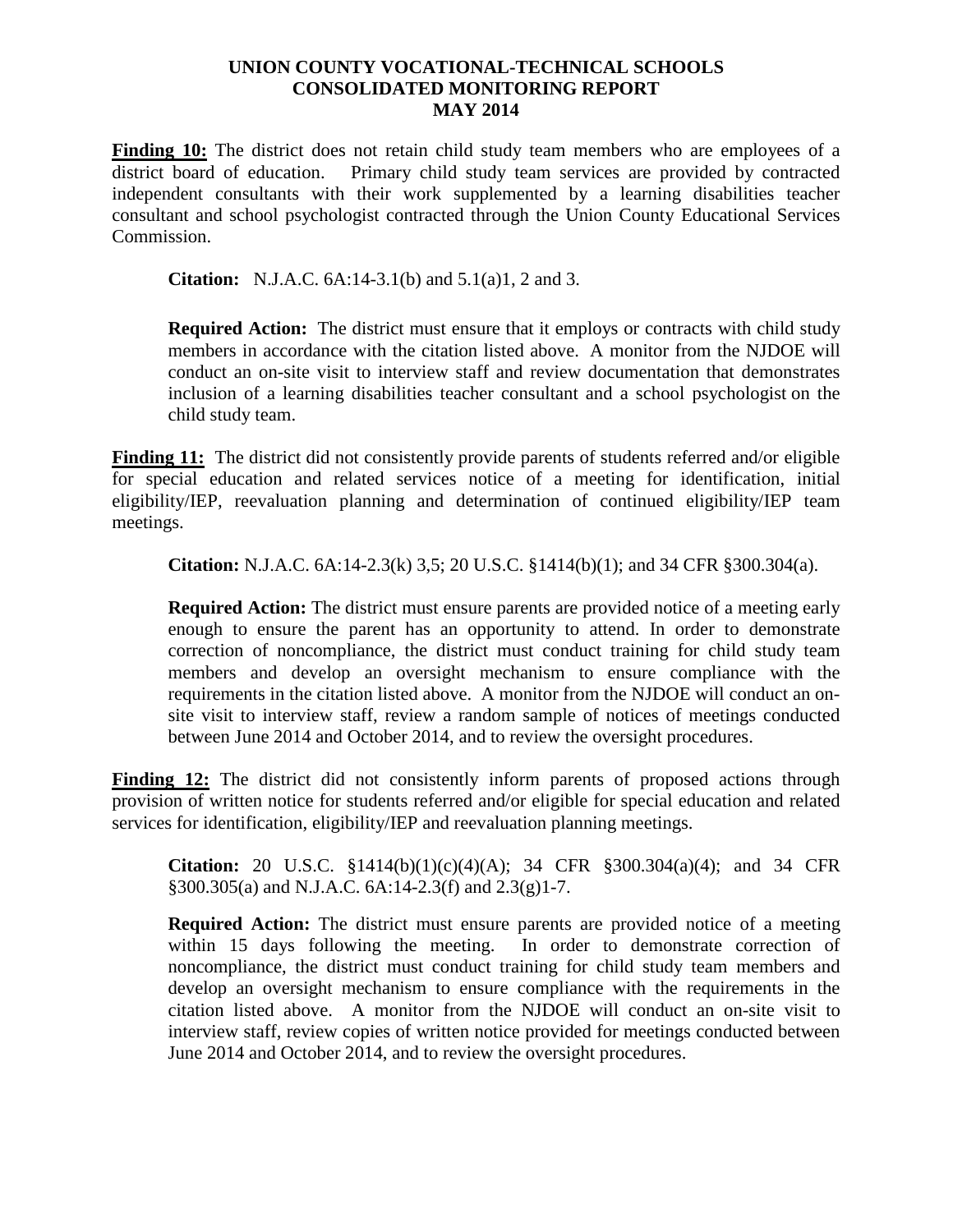Finding 13: The district did not consistently convene IEP team meetings with required participants for students eligible for special education and related services.

**Citation:** N.J.A.C. 6A:14-2.3(k)1(i-vii); 20 U.S.C. §1414(d)(1)(B); and 34 CFR §300.321(a).

**Required Action:** The district must ensure meetings are conducted with required participants and that documentation of attendance and/or written parental consent to excuse a member of the team is obtained prior to the meeting and is maintained in student's records. In order to demonstrate correction of noncompliance, the district must conduct training for child study team members and develop an oversight mechanism to ensure compliance with the requirements in the citation listed above. A monitor from the NJDOE will conduct an on-site visit to interview staff, review meeting documentation, including sign in sheets, for meetings conducted between June 2014 and October 2014, and to review the oversight procedures.

**Finding 14:** The district did not consistently include required considerations and statements in each IEP for students eligible for special education and related services. Specifically, IEPs did not consistently document the consideration of:

- behavioral needs;
- language needs;
- communication needs;
- auditory needs;
- need for assistive technology devices and services; and
- visual needs.

**Citation:** N.J.A.C. 6A:14-3.7(c)1-11, (e) 1-17, and (f); 20 U.S.C. §1414(d)(3)(A)(B); and 34 CFR §300.324(a)(1)(2).

**Required Action:** The district must ensure each IEP contains the required considerations and statements. In order to demonstrate correction of noncompliance, the district must conduct training for child study team members and develop an oversight mechanism to ensure compliance with the requirements in the citation listed above. To demonstrate the district has corrected the individual instances of noncompliance, the district must conduct annual review meetings and revise IEPs for specific students who IEPs were identified as noncompliant. A monitor from the NJDOE will conduct an on-site visit to interview staff, review the revised IEPs along with review a random sample of IEPs developed at meetings conducted between June 2014 and October 2014, and to review the oversight procedures.

**Finding 15:** The district did not conduct a meeting within 20 calendar days of receipt of a written request for evaluation for special education and related services to determine if an evaluation was warranted.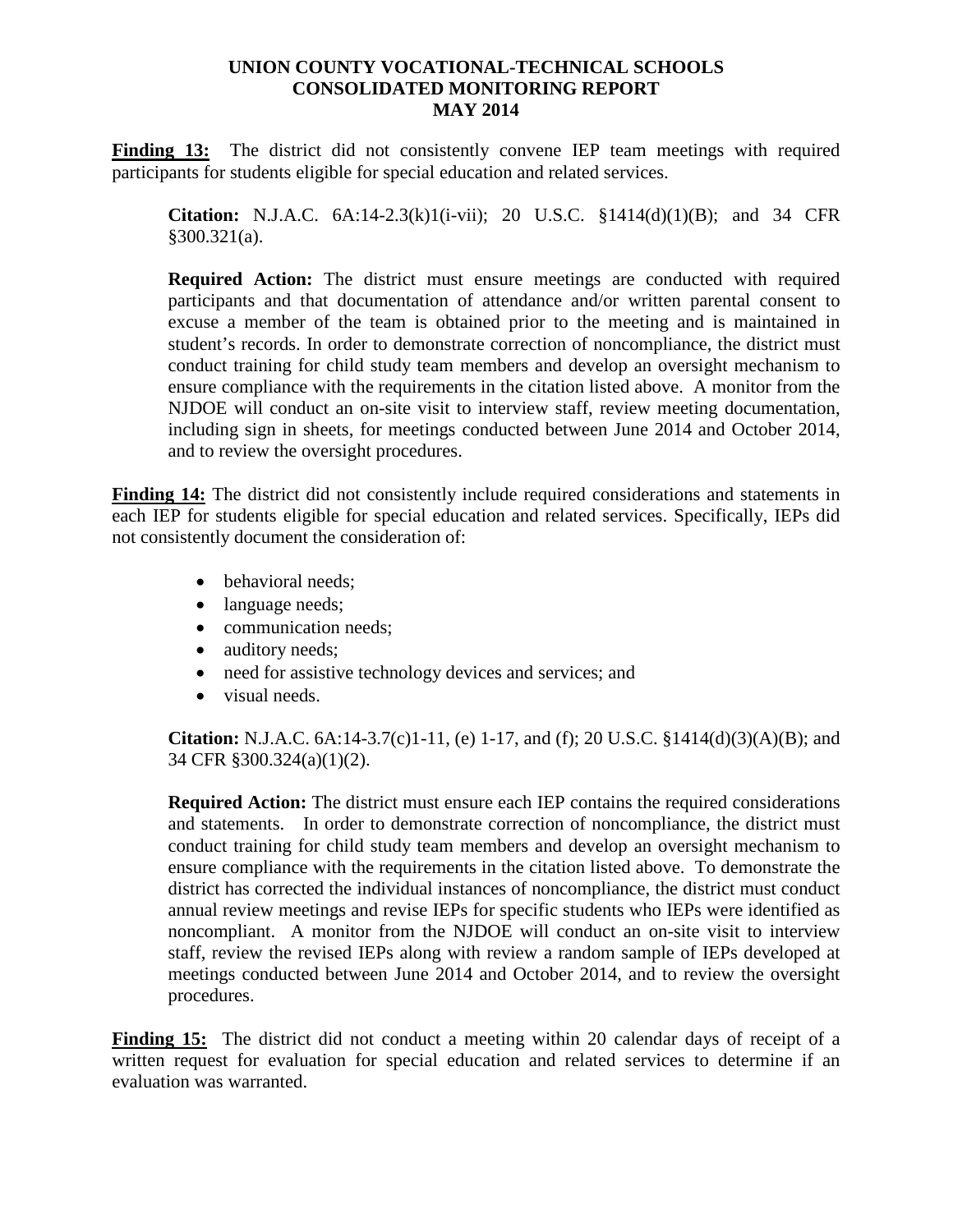**Citation:** N.J.A.C. 6A:14-2.5(b)6; 3.3(e) and 3.6(b).

**Required Action:** The district must ensure a meeting is conducted within 20 calendar days of receipt of a written request for evaluation to determine if an evaluation is warranted. In order to demonstrate correction of noncompliance, the district must conduct training for child study team members and develop an oversight mechanism to ensure compliance with the requirements in the citation listed above. A monitor from the NJDOE will conduct an on-site visit to interview staff, review documentation from meetings conducted between June 2014 and October 2014, and to review the oversight procedures.

**Finding 16:** The district did not consistently provide written invitations to meetings where postschool transition was being discussed to students beginning at age 14. In addition, notice of a meeting did not include transition as a purpose of the meeting for students who will be 14 during the school year.

**Citation:** N.J.A.C. 6A:14-2.3(k)2x and 3.7(e)13, 3.7(h); 20 U.S.C. §1414  $(d)(1)(A)(i)(1)(VIII)$ ; and 34 CFR §300.322.b(2).

**Required Action:** The district must ensure each student with an IEP age 14 or above is provided with a written invitation to any IEP meeting where transition to adult life will be discussed and that notice of a meeting includes transition as a purpose of the meeting. In order to demonstrate correction of noncompliance, the district must conduct training for child study team members and develop an oversight mechanism to ensure compliance with the requirements in the citation listed above. A monitor from the NJDOE will conduct an on-site visit to interview staff, review a random sample student invitations to meetings conducted between June 2014 and October 2014, and to review the oversight procedures.

**Finding 17:** The district did not provide to students eligible for special education and related services a summary of academic achievement and functional performance prior to graduating and/or exiting.

**Citation:** N.J.A.C. 6A:14-4.11(b)4; 20 U.S.C. §1414(c)(5)(B); and 34 CFR §300.305(e)(3).

**Required Action:** The district must ensure parents or adult students are provided with their summary of academic achievement and functional performance and written notice prior to graduation. In order to demonstrate correction of noncompliance, the district must conduct training for child study team members and develop an oversight mechanism to ensure compliance with the requirements in the citation listed above. A monitor from the NJDOE will conduct an on-site visit to interview staff, review summaries of academic achievement and functional performance provided to eligible students at the conclusion of the 2013-2014 school year, and to review the oversight procedures.